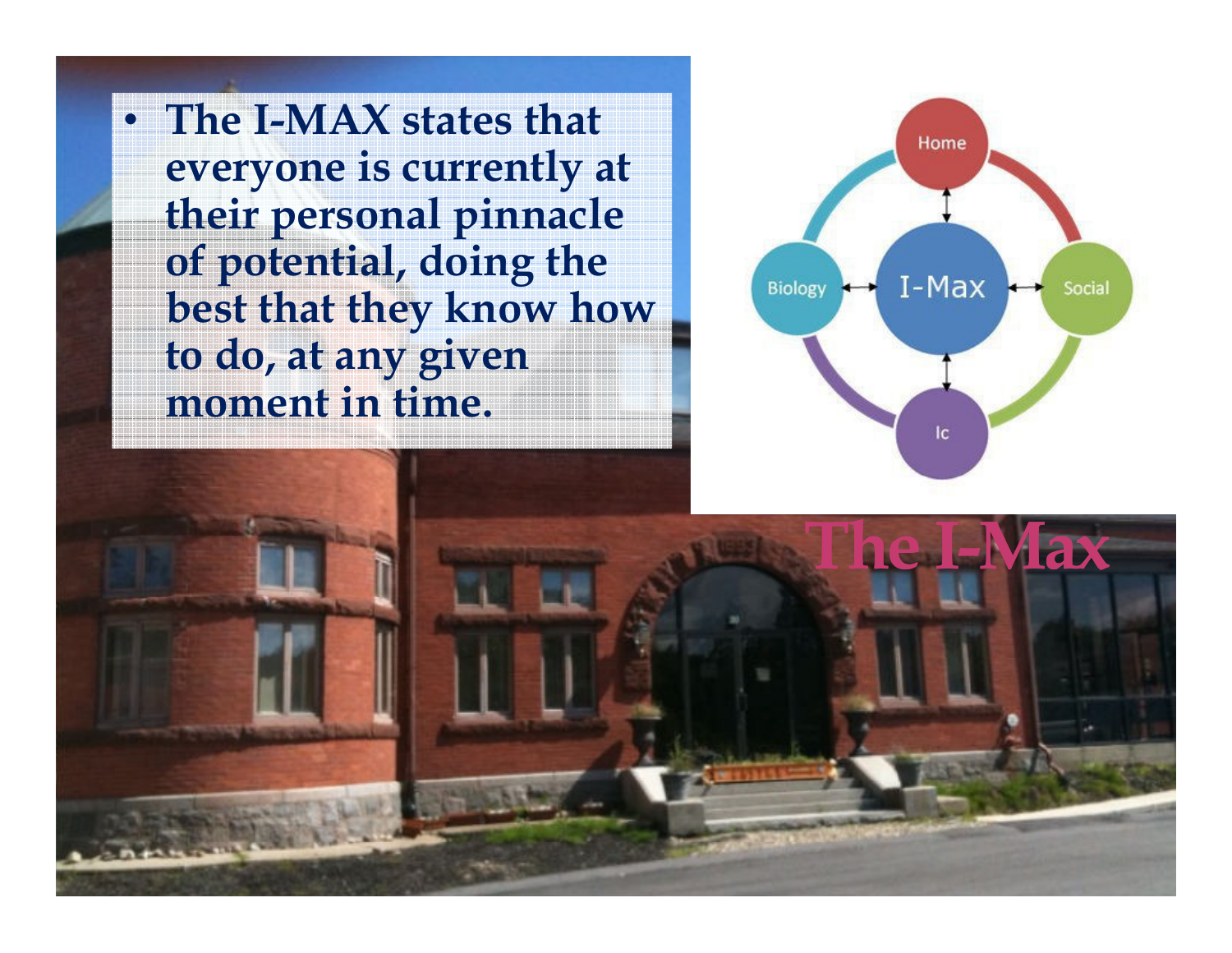• **The I-MAX is influenced by four interacting domains: home and social life, and self-concept and the body's current biological/genetic manifestations.** 



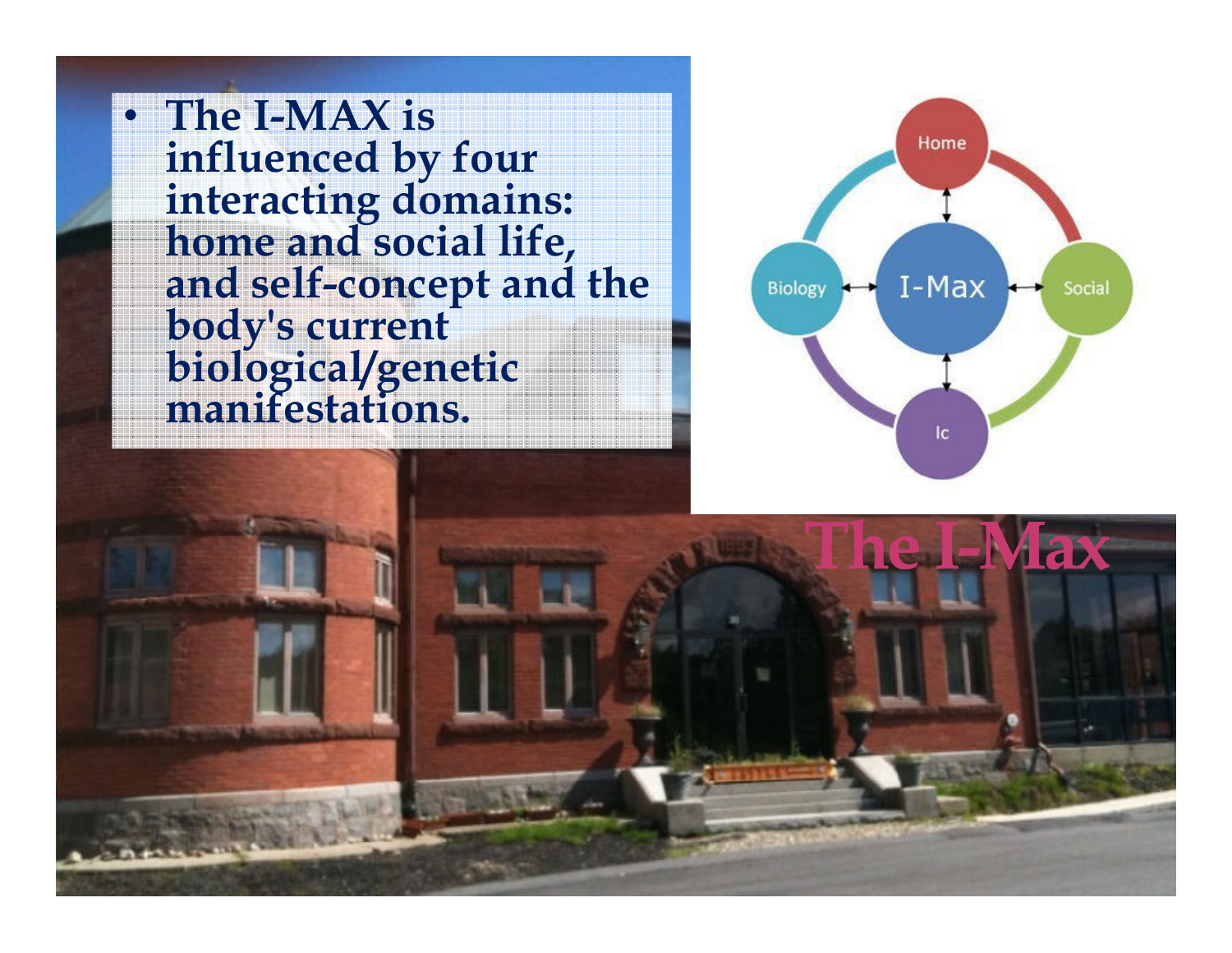The Home Environment: This domain explores the sum of all your experiences growing up with your family.

You can appreciate how the influences of your home environment have an impact on the choices you make in your social domain.

The Biology Domain is your brain and your body. Genetics are included in this domain, as well as digesting, doing drugs, having diabetes, the developmental stage of your brain, etc.



This domain is everything other than the Home domain. It is being in school, in this lecture, driving, every other social experience. You can appreciate how events that have happened at home can influence the choices you make in your social domain. The Home and Social Domains are

The Social Environment:

The Ic Domain is how I see myself, and how I think other people see me. This is the domain of Theory of Mind, the domain of self-esteem, selfconcept, secrets. It is the first internal domain of the Imax, and critical in our understanding of each other.

**The Four Domains are interacting with each other all the time, fluidly, influencing the Imax. And as the Imax changes, it influences the choices you make in the Domains in a dynamic equilibrium: always changing, but always in balance.**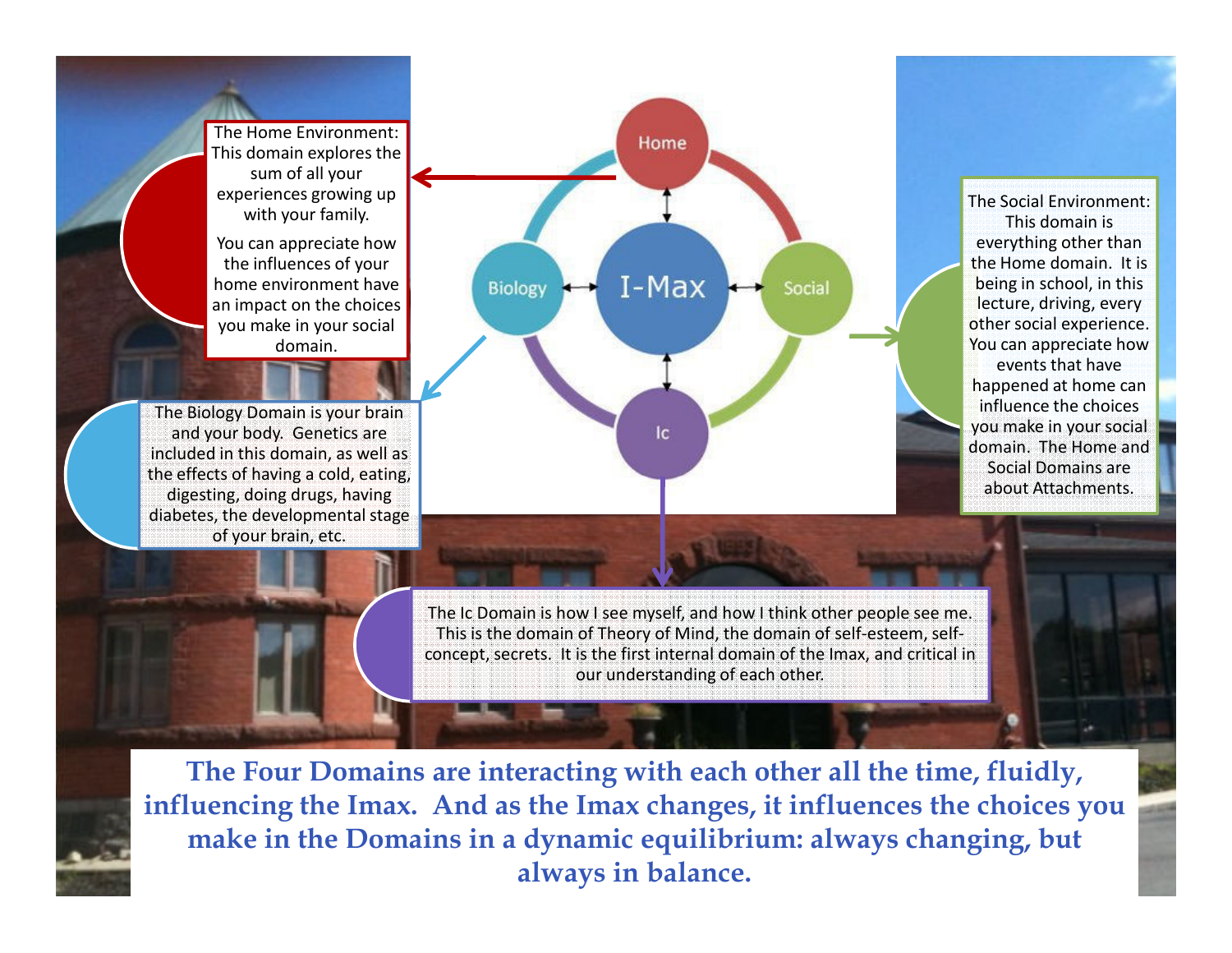• **When you recognize your I-MAX you can influence the domains accordingly, to better negotiate your potential with your goals.** 



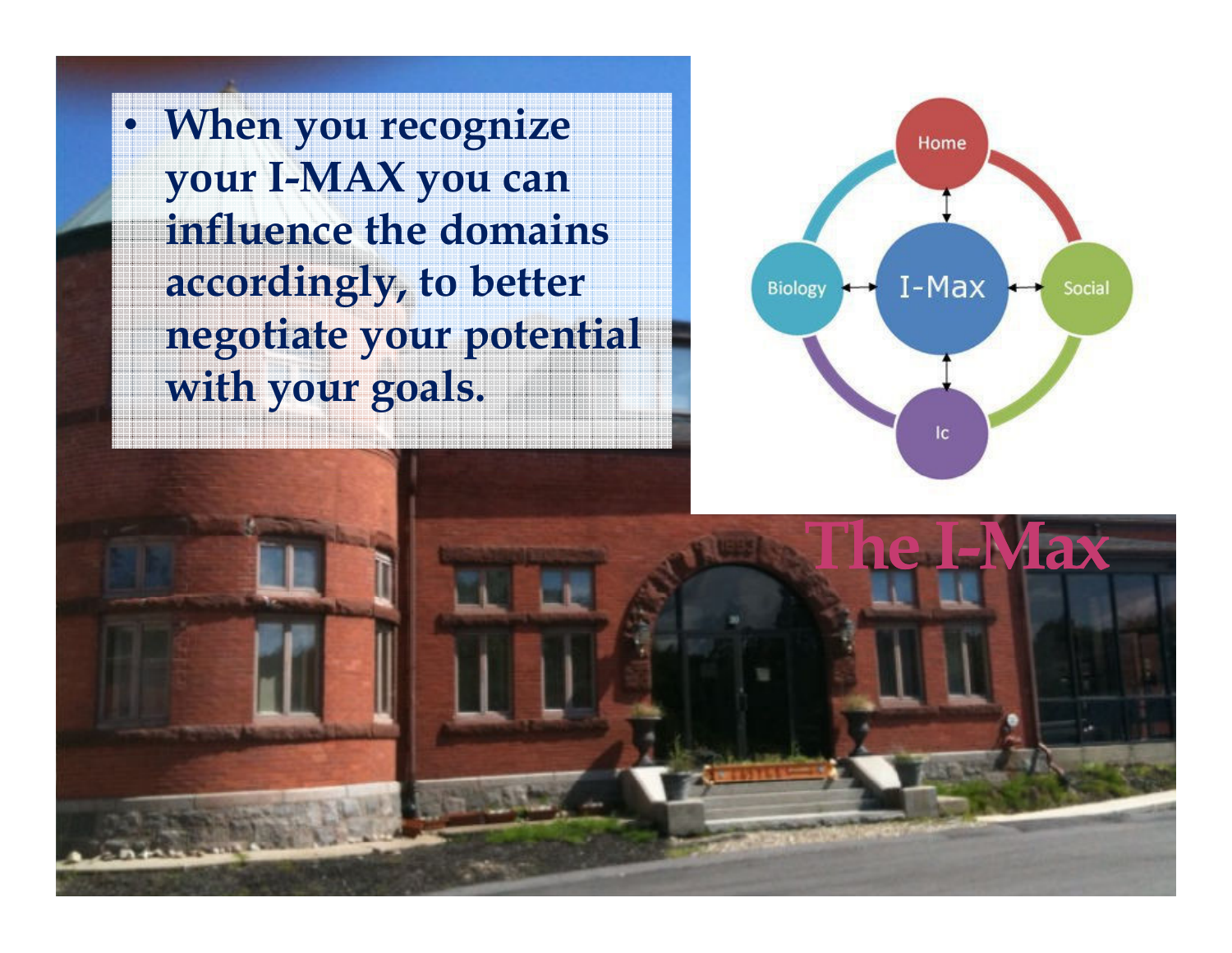• **The I-MAX is a strength based approach that sees individuals as doing the best they can given the influence of the four domains, firmly rooted in respect.** 



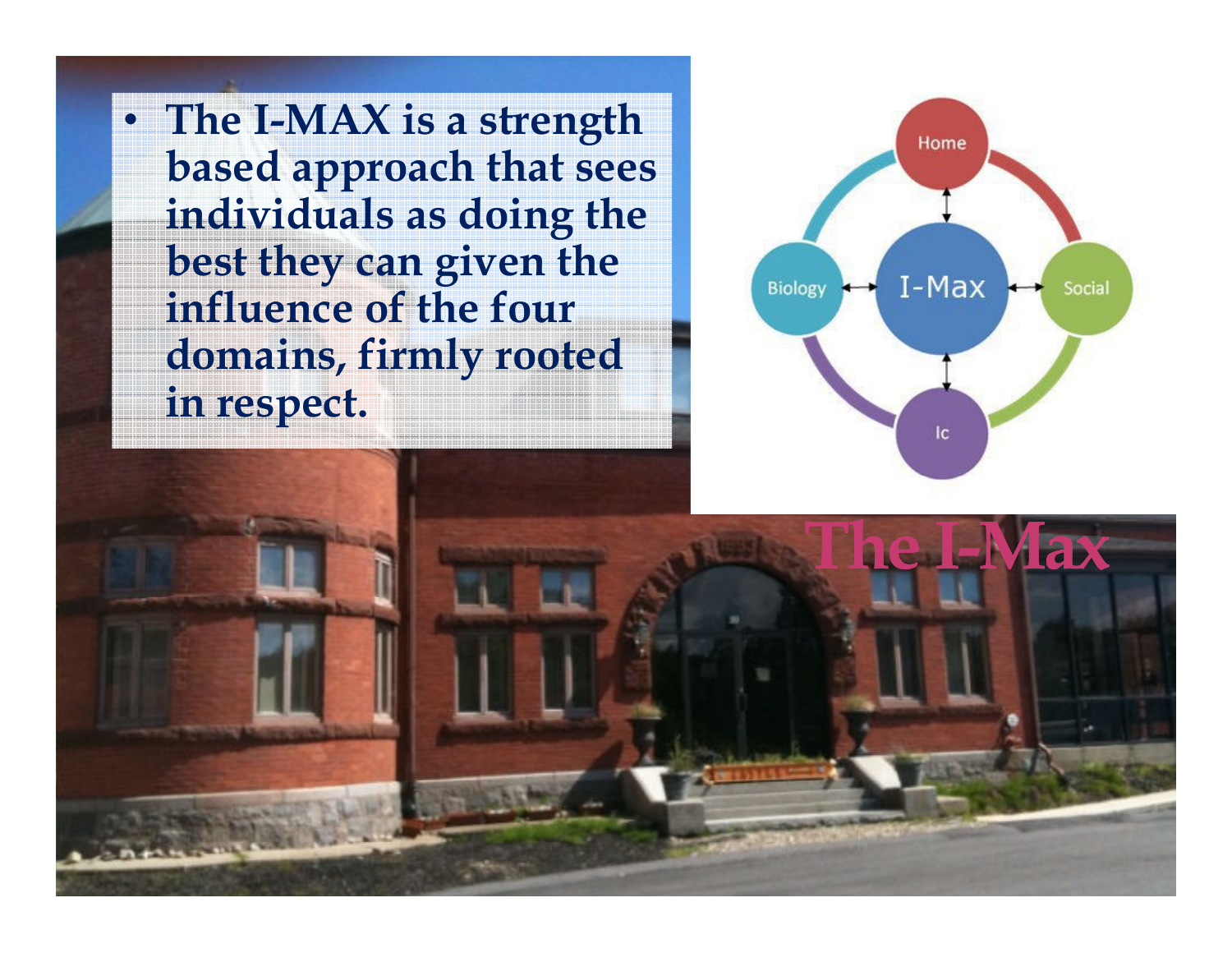• **When is that last time you got angry at someone treating you with respect? You don't. The brain is not designed to work that way.**